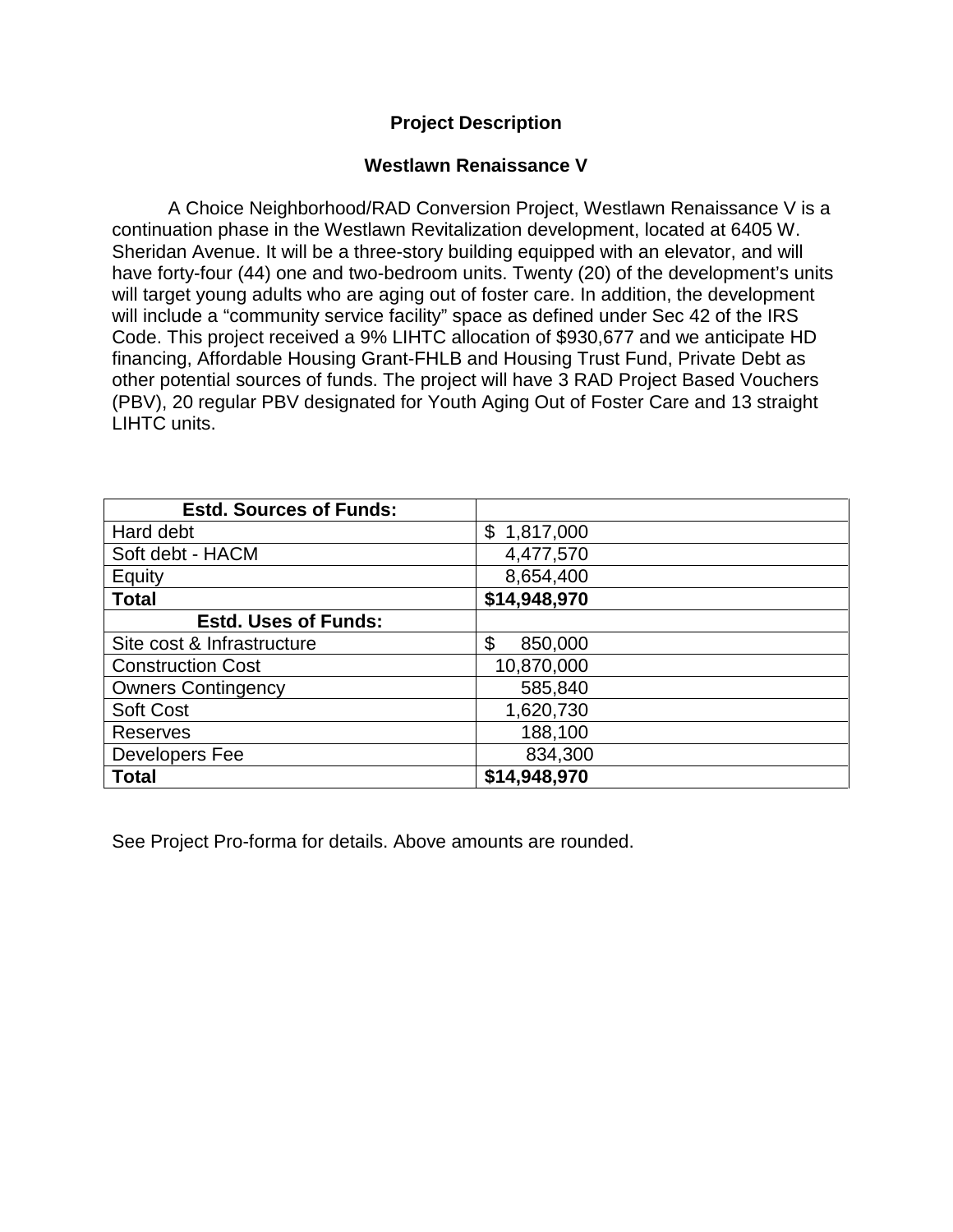



## **Phase 2 (2015-2022) Westlawn Choice Neighborhood Initiative (CNI)**

A locally-driven, comprehensive strategy to transform Westlawn and the surrounding neighborhood into **an inclusive community of opportunity with quality housing, schools, businesses, services, and amenities where people want to live, learn, work, shop, and play.**